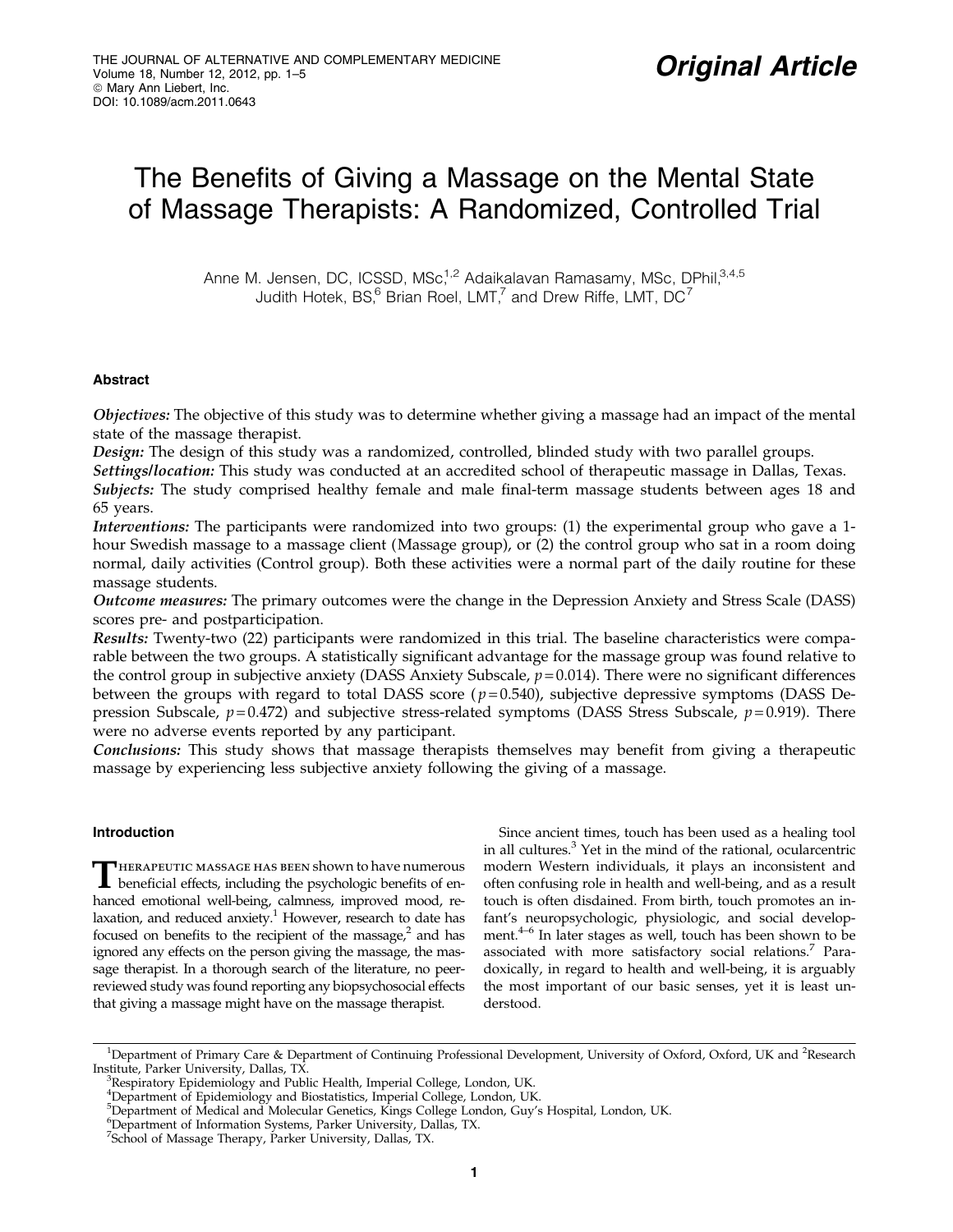With touch therapies such as massage, it is impossible to touch without being touched oneself. $8.9$  It is precisely this quality that makes the sense of touch unique from any other human sense (e.g., I can see you without you seeing me). Furthermore, as  $Maxzio<sup>10</sup>$  describes, the experience of touch often eludes adequate verbal description: ''When humans touch, there is a reciprocity of sensation at once physical and psychological that may be felt but not fully grasped.''

It is speculated that through this blurred connection, the giver of a touch therapy also receives a therapeutic benefit. The purpose of this study is to investigate whether giving a massage impacts the state of mind of massage therapists.

#### Materials and Methods

# **Objectives**

The aim of this study was to investigate whether giving a massage impacts the mental state of a massage therapist, including depression, anxiety, and/or stress. It was speculated that the feelings of depression, anxiety, and stress would reduce following the giving of a massage.

#### **Participants**

In this single-blinded, randomized, controlled trial, 22 participants were recruited from a population of finaltrimester therapeutic massage students. Volunteers were included if they were healthy, mentally and physically, and aged between 18 and 65 years. They were excluded if they currently had any contraindications of giving a massage (e.g., inflammatory arthritides). Of the 22 volunteers enrolled, 11 were randomly allocated to the experimental group and gave one 1-hour massage. The remaining 11 participants served as controls, and sat in a room for 1 hour.

#### Interventions

No participants in either arm delivered any form of massage or other touch therapy on the day of their participation, nor did they participate in any practical touch training on the day of their participation. Participants in the experimental group gave one 1-hour Swedish massage to a massage client, which was part of the normal routine for these participants. In all cases, plain massage lotion, free of fragrances and other additives, was used. $11$  The control participants sat in a classroom for 1 hour, with no other explicit instructions, which is also normal routine for these participants. It is important to note that the normal routines for all participants were kept unchanged, except for completion of questionnaires before and after the allocated 1 hour. All interventions occurred at an accredited school of therapeutic massage.

#### **Outcomes**

The primary assessment measure was the Depression Anxiety and Stress Scales (DASS). The DASS is a set of three selfreport scales measuring the affective states of depression (''D''), anxiety ( $'A''$ ) and stress ( $''S''$ ).<sup>12</sup> Each of the 21 items is scored from "0" (Did not apply to me at all) to "3" (Applied to me very much or most of the time'').12 A template was used to score the test, and the total score and three subscores were calculated for each of the subcategories. Subscores can range from 0 to  $28 +$ , with normal being at the lower end of the range.<sup>12</sup> The DASS was found to have adequate convergent and discriminant validity<sup>12</sup> and good reliability, including test–retest reliability.<sup>12,13</sup>

#### Sample size

Sample size estimation was performed based on the primary outcome measure, the DASS (total score). The minimum change in the total DASS score of 10 points was predicted using the results from a similar effectiveness studies.<sup>14,15</sup> Using the DSS Research Sample Size Calculator Software and 5% level of confidence, a total of 22 subjects (11 per group) would be required from a statistical power of 0.81. There was no anticipation of any loss-to-follow up and thus no further adjustment for attrition was made.

#### Randomization and blinding

Participants meeting the eligibility criteria were pooled and randomly allocated to a group by an independent assistant. Randomization took place using sealed opaque envelopes containing group allocation, which was selected for each participant upon enrollment. Only the principal investigator had prior knowledge of the contents of each of the envelopes. Another independent assistant who was blind to the group allocation administered the assessment questionnaires. While it is difficult to blind study participants when hands-on therapies are allocated, in this study this was accomplished because the participants' normal routines were not disrupted. More explicitly, the normal daily activities of these massage students (who were in the phase of their education in which they were actively seeing clients) involved coming in at the start of a shift, and sitting in the student lounge to wait for walk-in clients. Therefore, some of these students were assigned a massage (a normal activity) and some of these students were not assigned a massage (also a normal activity). Due to the normality of these activities, it is believed that all participants were blind to group allocation for the duration of their participation in the study.

#### Statistical methods

The data were analyzed using SPSS 17.0. The change in DASS subscores pre- and postintervention between the two groups was performed using the nonparametric Mann– Whitney  $U$ -test statistics<sup>16,17</sup> to test whether the difference in medians of the two groups is statistically significant. When a difference in the direction of the test statistics is a priori anticipated, a one-tail procedure is implemented. Otherwise a two-tailed procedure is indicated.

# Standard protocol approvals, registrations, and patient consents

This protocol received ethics committee approval by the Parker University Institutional Review Board (Approval #R07\_10). Also, this study was registered with a clinical trials registry: ClinicalTrials.gov (Identifier #NCT01169480). Written informed consent was obtained from all participants, and all other tenets of the Declaration of Helsinki were upheld.

# **Results**

Twenty-five (25) people were screened, 22 were randomized, and 22 were included in the analysis (Fig. 1, Consolidated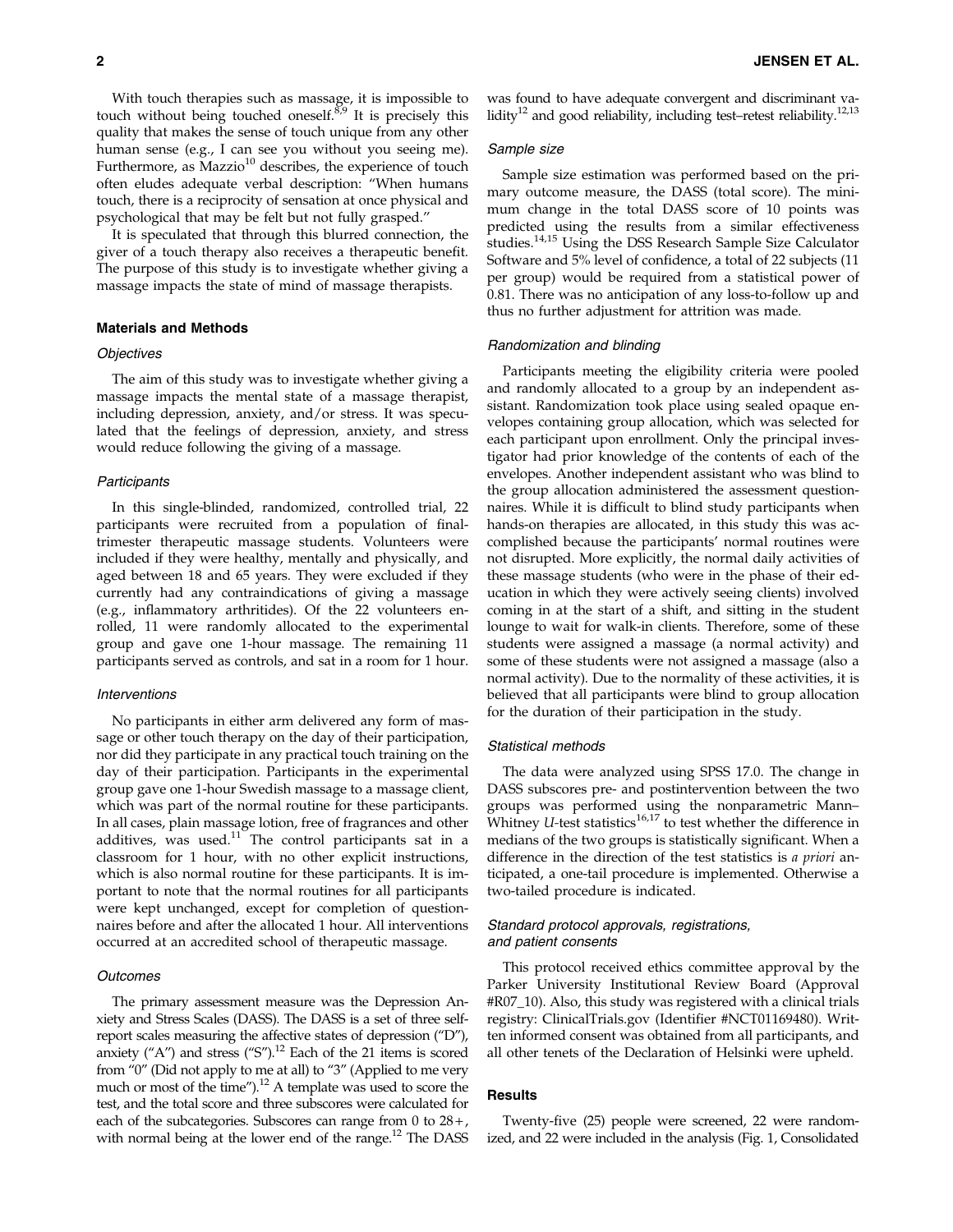

FIG. 1. CONSORT Diagram (Consolidated Standards of Reporting Diagram). DASS, Depression Anxiety and Stress Scales; STAI, State–Trait Anxiety Inventory.

Standards of Reporting, or CONSORT, Diagram). The most frequent reason for exclusion was scheduling difficulties (12%). The differences between the groups at baseline were not statistically significant (Table 1). In addition, all participants scored in the ''normal'' range for all DASS scores.

The primary analysis was intention-to-treat and involved all participants  $(N = 22)$  who were randomly assigned to both groups. Table 2 summarizes the changes in scores from baseline to second assessment (before and after giving a massage or rest). Secondary analyses identified a statistically significant advantage for the massage group relative to the control group in subjective anxiety (DASS Anxiety Subscale,  $p = 0.014$ ). There were no significant differences between the

Table 1. Participant Characteristics at Baseline

| Variable        | Experimental<br>group $(N=11)$<br>Mean (SD) | Control group<br>$(N = 11)$<br>Mean (SD) | p-Value        |
|-----------------|---------------------------------------------|------------------------------------------|----------------|
| Age (years)     | 33.8 (14.5)                                 | 29.4 (11.3)                              | 0.36           |
| Gender (% male) | 27.3%                                       | $45.5\%$                                 | $0.66^{\rm a}$ |
| Baseline scores |                                             |                                          |                |
| DASS-Total      | 23.5(21.0)                                  | 22.9(21.1)                               | 0.97           |
| DASS-Depression | 5.6(6.9)                                    | 4.9(5.3)                                 | 1              |
| DASS-Anxiety    | 6.7(7.2)                                    | 6.4(6.9)                                 | 1              |
| DASS-Stress     | 11.1(8.9)                                   | 11.6(10.4)                               | 1              |

SD, standard deviation; DASS, Depression Anxiety Stress Scales. <sup>a</sup>p-Value from two-sample test for equality of proportions with continuity correction. Otherwise p-value was calculated using Mann–Whitney test statistics with exact conditional distribution of test statistics. All p-values reported in this table are based on twosided hypothesis testing.

groups with regard to total DASS score ( $p = 0.540$ ), subjective depressive symptoms (DASS Depression Subscale,  $p = 0.472$ ) and subjective stress-related symptoms (DASS Stress Subscale,  $p = 0.919$ ). See Figure 2 for a boxplot of the changes in DASS scores (plus p-values) by DASS category and group, and Figure 3, by group and gender. There were no adverse events reported by any participant.

# Discussion

Many studies have examined the therapeutic effect of receiving a massage, and in general have found some benefit. The results of this study suggest that the giver of a massage, the massage therapist, also receives a therapeutic benefit from the experience, in the form of reduced subjective anxiety. The difference compared with a no-intervention control group was large and clinically relevant.

One strength of this study is its uniqueness in the literature. No study published to date has investigated the therapeutic effects for the therapist of giving a massage or other touch therapy. Another strength was its zero-dropout rate. Other strengths are its simple and pragmatic randomized, controlled study design, the careful and clever blinding of assessors and study participants, and faithful adherence to protocols. However, this study also has a number of limitations that must be taken into account.

The main limitation of this study was that it might have been underpowered. Because no prior research on this topic

| 1800 - 1801 - 1801 - 1801 - 1801 - 1802 - 1803 - 1804 - 1805 - 1806 - 1807 - 1808 - 1808 - 1808 - 1808 - 180 |                                     |                                     |                                                   |          |  |  |
|--------------------------------------------------------------------------------------------------------------|-------------------------------------|-------------------------------------|---------------------------------------------------|----------|--|--|
| Variable                                                                                                     | Massage group $(N=11)$<br>Mean (SD) | Control group $(N=11)$<br>Mean (SD) | Effect size <sup>a</sup><br>$(95\% \; \text{CI})$ | p-Valueb |  |  |
| Changes in scores                                                                                            |                                     |                                     |                                                   |          |  |  |
| DASS-Total                                                                                                   | $-4.91(11.08)$                      | $-2.55(6.27)$                       | $-0.253$                                          | 0.540    |  |  |
| DASS-Depression                                                                                              | $-1.45(3.36)$                       | $-1.09(2.43)$                       | $-0.119$                                          | 0.472    |  |  |
| DASS-Anxiety                                                                                                 | $-1.82(2.60)$                       | 0.55(1.81)                          | $-1.015$                                          | 0.014    |  |  |
| DASS-Stress                                                                                                  | $-1.64(6.50)$                       | $-2.00(4.90)$                       | 0.061                                             | 0.919    |  |  |

Table 2. Participant's Change in DASS Scores

SD, standard deviation; CI, confidence interval; DASS, Depression Anxiety Stress Scales.

a Effect size is calculated using Hedges' adjusted g formula which gives an unbiased estimate with small samples sizes.

 $^{\text{b}}$ p-Value from Mann–Whitney test statistics using exact conditional distribution of test statistics. The p-values were calculated under onesided hypothesis testing for superiority of massage.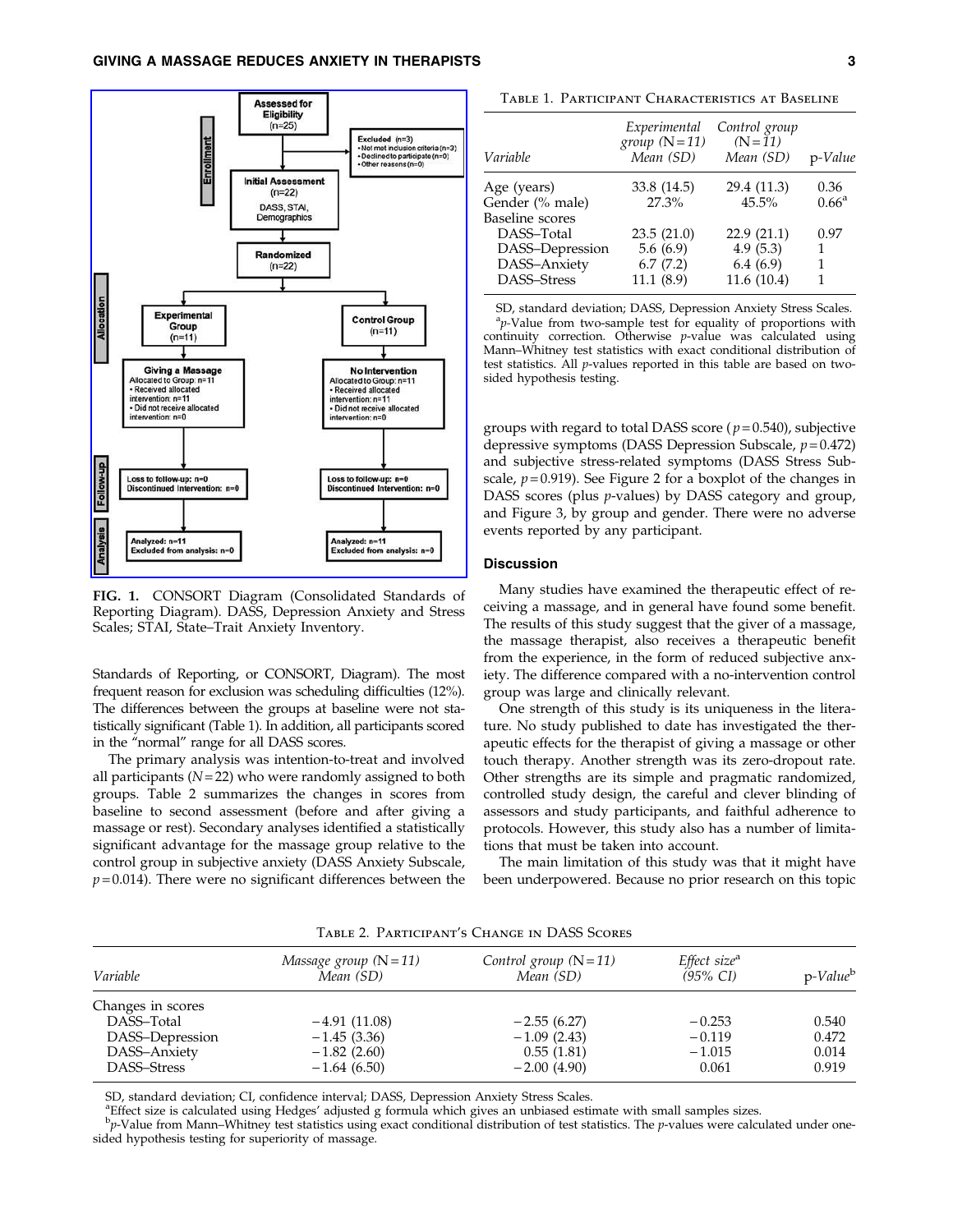

FIG. 2. Boxplot of changes in Depression Anxiety and Stress Scales (DASS) scores by DASS category and group. One value of the  $p$ -value from Mann–Whitney test statistics between massage group and controls for each DASS category is shown in parentheses.

could be found, an adequate estimation of sample size was difficult. It is noted that DASS subscores dropped for both groups, with only the DASS Anxiety subscore achieving significance. In addition, sample size was estimated using only the total DASS score. If estimations using the individual subscores were made and the largest sample size estimation was used, statistical significance might have been reached in other DASS categories as well.

Another limitation of this study is the lack of follow-up assessment, which would have given an indication of the durability of effect. Inclusion of longer-term data would have strengthened the study; however, its feasibility in this or a similar setting is questionable. In a therapeutic massage practice, a therapist would normally massage several people per day for days in succession, and not one in isolation, confounding the long-term effects of giving one massage. Future research may want to investigate the durability of effect.

Finally, the participants were massage students in their last term of training, and therefore, had limited practical experience. They also may have lacked self-confidence. As a result, for some participants, the act of giving a massage may have been stressful, and therefore may have negatively impacted the therapist's mental state. In addition, all massages were also assessed by the massage client, which is also part of the normal routine. However, this may have evoked distress, or a ''test anxiety'' state. Future research should control for these potential confounders or use experienced therapists. In addition, while the measure used in the study (the DASS) is considered sound, future research may also wish to choose different measures of mental state, such as a different psychometric, or even a physiologic measure, such as a biomarker of stress.

This study may attract criticism for not monitoring or limiting the activities of the control group. However, the



FIG. 3. Changes in Depression Anxiety and Stress Scales subscores by group and gender.